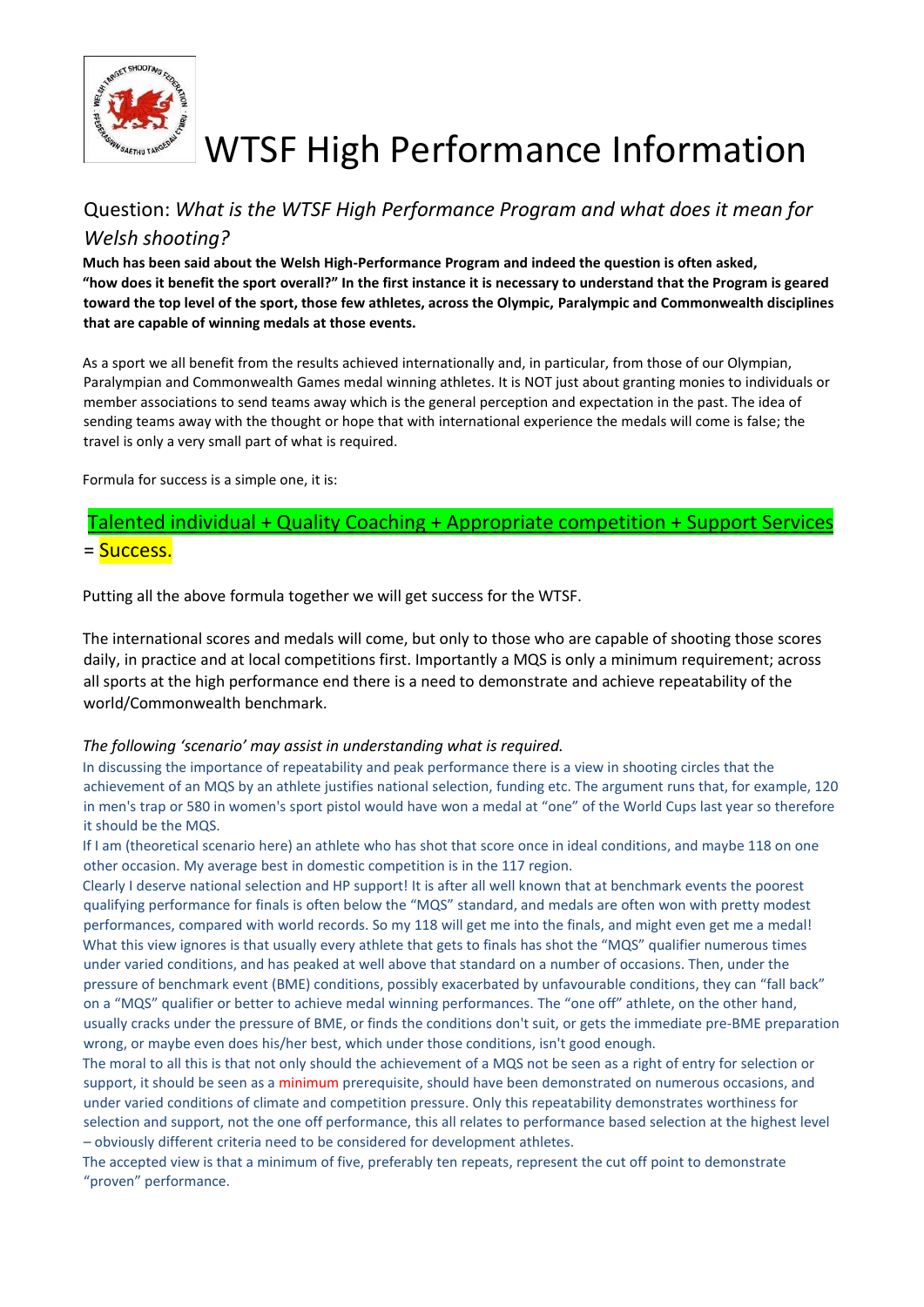Welsh Target Shooting Federation Ltd is the body charged by Sport Wales with the task of winning medals and is funded by Sport Wales. The High Performance Program (HPP) managed on a daily basis by the High Performance committee, consisting of the High Performance manager the National HP Coaches, athlete and Sport Wales representative. And reports to and overseen by the Welsh Target Shooting Federation Board which is made up of representatives from the four WTSF shooting associations and a representative from Sport Wales.

The current focus is on achieving medals in India 2022 and Tokyo/Paris Olympics ; to this end those few top athletes will be supported via a new program as described within this presentation.

The program is, unashamedly, not about promoting the top scoring Welsh Athletes but rather those Welsh Athletes who are able to achieve medal results internationally. Until now, qualifying scores have been set at an achievable standard that required a stretch to reach, in order to attract more shooters to the squad level; however the funds available cannot hope to provide adequate support for the numbers able to achieve these scores and so those who are truly seeking "medal winner status" will need to be capable of much more than just scores.

The program is also about nurturing that next generation of athletes, who will someday represent Wales/Great Britain at the highest level. To this end the HP squad will be re-introduced.

The HPP is about winning medals.

The program will employ a number of part time coaches to drive the implementation of programs designed to win medals at the highest international level, and to assist the athletes and their coaches in achieving set goals. On the sports science front we will work with the individual athletes and coaches to ensure appropriate access to agreed services that will improve their preparation for successful competition, including sports psychologists, sports nutrition, masseur, physiotherapists and pertinent medical support. The program assists with travel, training, Athlete personal allowances, ammunition and target costs. The flow down effect from these program areas is that the knowledge gained can be disseminated to coaches by invitations to selected coaches to attend coaching workshops and national camps conducted by the National High Performance Coaches (NHPC). This information can then be feed through the club, programs reducing the need to fund research on such items enabling them to use these savings to spend on their coaching and athlete development programs. The funding also provides the opportunity for WALES to develop programs such as:

- The generic portion in both coaching and officiating courses,
- Operational policies which have been drawn up by legal resources and approved by the board may be used by the member bodies and,
- Also conduct major competitions which are an integral part of the program.

This reduces the need for member bodies and clubs to spend money and time in such areas, allowing them to allocate their funds and resources to development of the next generation of shooters. HP Squad athletes will receive support funds to assist in their travel and training costs.

*This money is not unencumbered though; recipients will need to agree to a plan for their own development in the run up to India 2022, the demands of which will be rigorous.* A medal at the Commonwealth Games means our sport will be in the public eye and the more successful we are, the more likely the sport is to grow.

Athletes will be monitored using various 'tools' eg. Modern Sports Science, Welsh Ranking Lists, a decaying points system and history graphs which all show form achieved both here and importantly abroad These tools are invaluable in determining whether a competitor who may consistently shoot the qualifying score in Great Britain but is unable to achieve under pressure at the major events should be sent, bearing in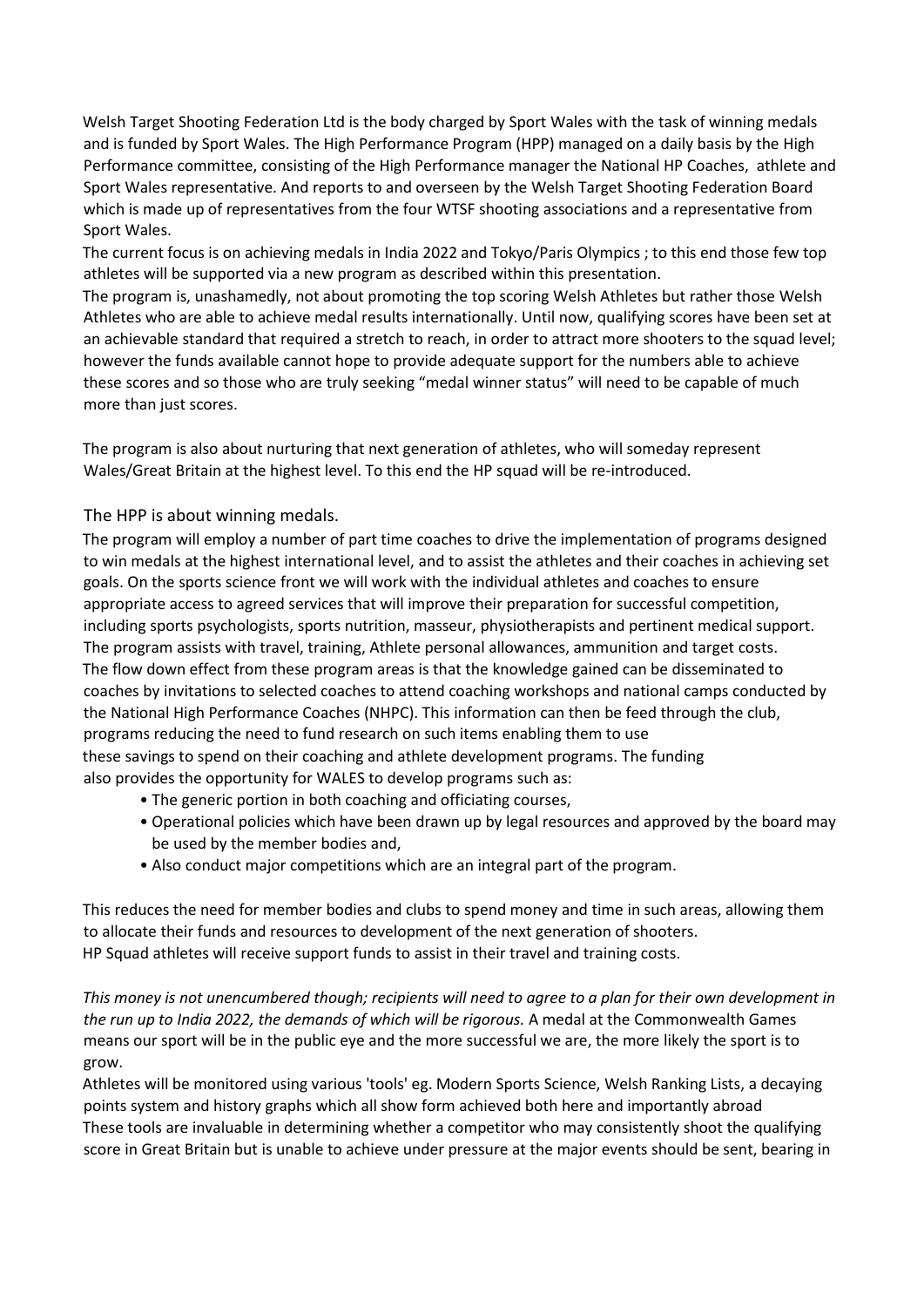mind our stated goal is to medal. Conversely, the same tools serve to highlight problems such as just described and may enable us to assist an athlete in overcoming those areas of concern.

It is important to understand that the role of the National High Performance Coach is not restricted to that of an individual coach, rather someone who develops and coordinates a national program designed to win Olympic/Commonwealth Games medals. Each competitor should be working on a program agreed by the NHPC with a coach to 'hone' their skills. Here again clubs should be spending monies to support a coach; this need not be large sums but at least cover the incidentals such as petrol, phone etc.

Those coaches should then work in with the National HP Coach to ensure the success of their athletes, whether that be at national or international level. This is not to say that the National HP Coach does not or will not provide individual attention, but it is impossible to be everywhere; many sports operate on a centralised training centre and athletes need to weigh up the pros and cons of moving to that centre. Welsh Shooting is targeting South Wales for this centre due to the proximity of current and planned facilities Air weapons and 50mtr facility at Cardiff, Shotgun at Griffin Lloyd & SW2000 and the Sports Science and medical backup at the Sport Wales National centre. Details of the new plan will be made available on the web site: www.wtsf.org.uk

## Statement

- The HP Program & Squads are separate to Team Selection Policy.
- HP Squad membership does not mean the athlete will go to all Events, rather he/she will work out a schedule in conjunction with the HP set up
- making a team does not mean they are a squad member
- The MQS is NOT a travelling score

### **Structure**

- The HP Squad will comprise of 4 levels, known as; The HP Squad, the Talent Cymru, the Junior Squad and the EAD (Elite Athletes with a Disability) Squad.
- Qualifications for Consideration to the HP Squad: The athlete must be committed to the immediate future.
- Program, have a training & competition plan, developed in conjunction with their personal coach and the WALES HP Coach; must have signed an athlete's agreement

### The Talent Cymru squad (TC)

Entry to this squad is that the athlete must be considered a genuine Commonwealth Games Medal chance or by appointment by the HPPMC following the HP Coaches recommendation with supporting reasons.

### 'Planned' Junior Squad

This squad will cater for up to four from each of the three/four shooting sports at the Commonwealth Games and is designed to fast track those members into the Commonwealth games squads with entry based on recommendation and supporting reasons by the HP Coach. Athletes must within 12 months demonstrate they will be capable of achieving MQS in the near future EAD *review still in progress* 

Caveat to the above: Athletes who meet specific criteria will be eligible for selection into the WALES HP, TC or Junior SQUADS. Athletes with potential may also be selected to join the Squad (regardless of MQS status) at the National Coach recommendation. If due to health reasons or extenuating circumstance a person who has not completed the specific selection criteria but is deemed to have potential to reach Olympic/Paralympic Games/Commonwealth Games may be invited into the Squad in certain circumstances by a WALES Selection Panel decision.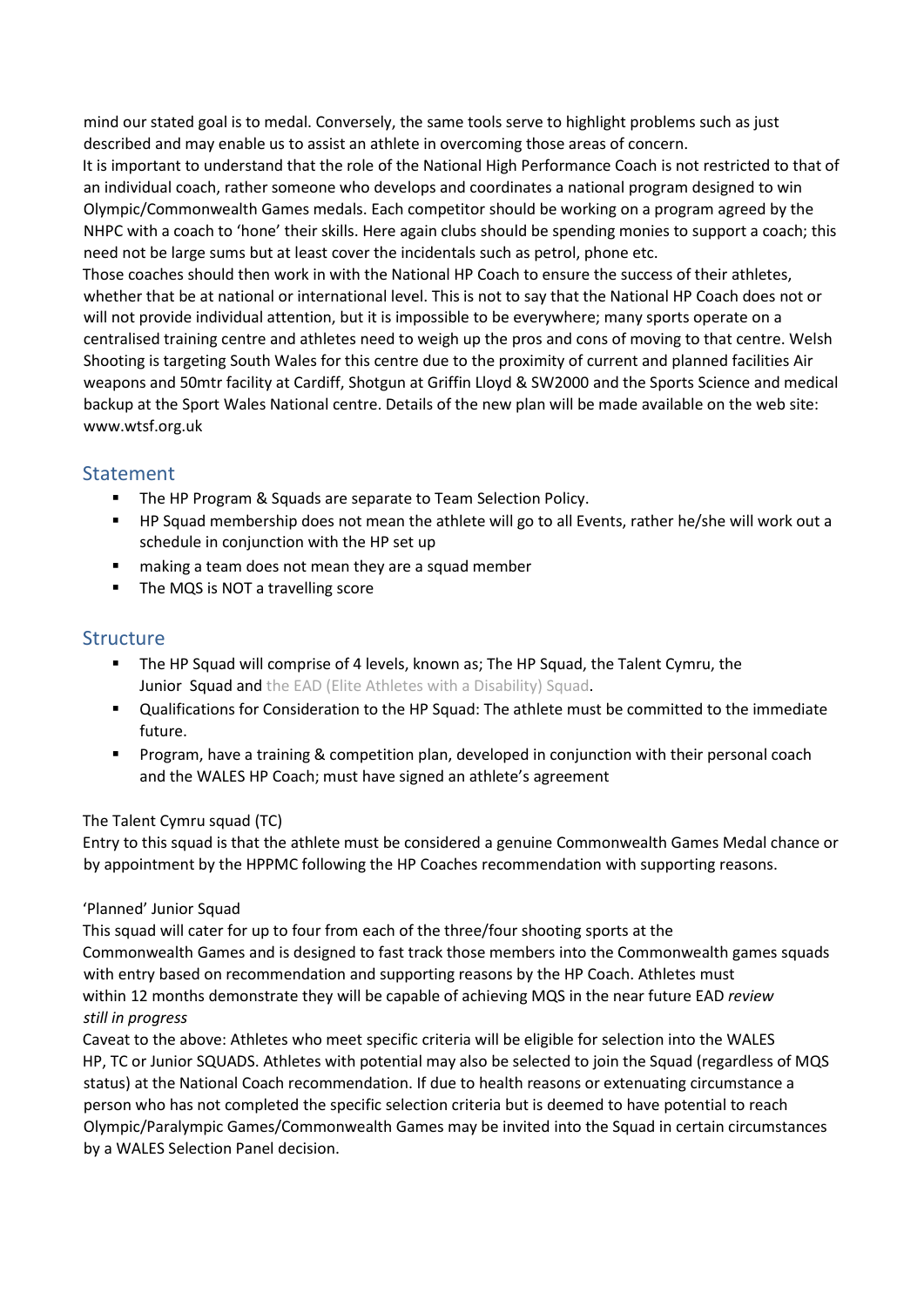# Funding

Funding is subject to funding levels. The funding is the amount allocated to a squad member to enable an agreed plan for the twelve month period.

### **Standards**

- Agree to program with personal coach and WALES National Coach
- Training Camps; agree to minimum upfront with High Performance Group; non attendance to agreed, will be penalised
- Competitions; agree to program balanced with training against funds
- Reports from athletes and coaches; Monthly
- Match Fitness; agree up front on program which should include physical & mental conditioning
- Squad membership agreement; Read & Sign, Code of ethics

### Assessments

 $\square$  Squad membership will be assessed 6 monthly on;

Demonstrated commitment to the plan in the areas of training

- both physical and mental and
- achievement of at least one MQS Squad Training Camps may, where there is full attendance and a control competition is run, qualify as MQS
- a review of competition results vs training and overseas vs GBR results
- an athlete who has met all their agreed targets would stay in HP Program
- if targets are not met, then a review of their status will be undertaken by the HPPMC, which may result in removal from HPP
- a review of the personal coach, athletes and HP Coach Relationship will also be taken into consideration 12 monthly;
- as above with a review of reasons to continue and with the same conditions on overall performance
- including a review of the next 12 months plan
- *For Team Selection:* where discretion is to be used then the matter will be decided in favour of the athlete with the best current international performances. The selection criteria will nominate which process will be used, bearing in mind our stated goal is to medal.

# FAQs

Question:

I have shot the MQS so am I in the team to ……..?

Answer:

*Not necessarily, positions will be filled first from the various HP Squads depending on those athletes' programs. An MQS is the minimum prerequisite. If space is available and you meet all the requirements you may be offered a self-funding position.* 

Question:

How do I get international experience if WALES will not send me to a International match? Answer:

*The best option for those seeking entry/selection is to go to the various GBR competitions, National Championships or other sponsored shoots and build their ranking.*